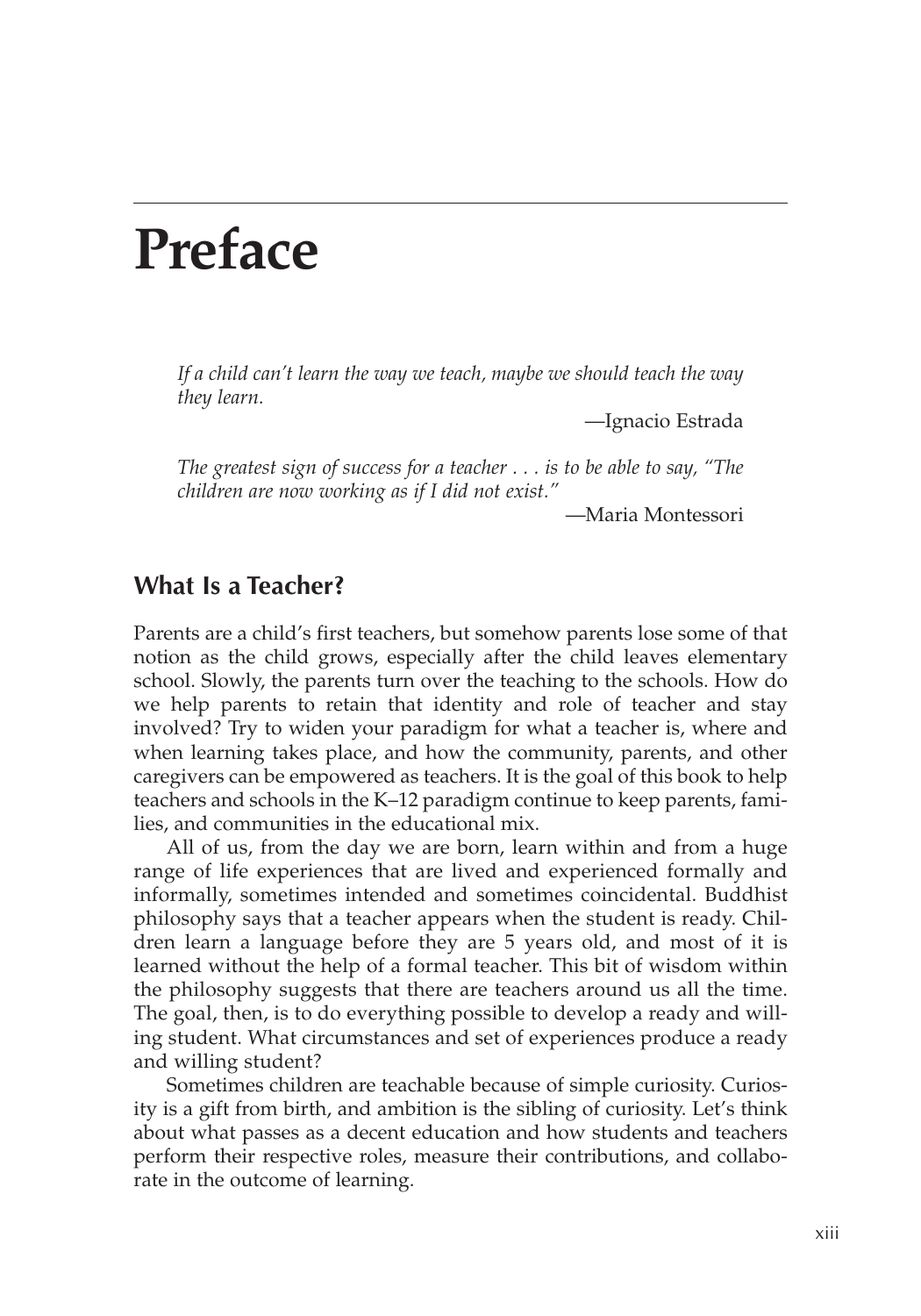The way we teach in America doesn't guarantee anything. There are wonderful people with minimal formal education or specialized training who do wonderful things, and there are others with multiple degrees from very good schools who do little in life. In the American system of learning, within an open society operating in a marketplace culture, learning opportunities and professional participation are open to all. The downside to this availability is that universally accepted standards in teaching, learning, and success in this system are not always predictable or easily defined. People rarely agree on what we should teach, when and how we should teach it, and exactly what will lead to success outside the classroom.

So under what circumstances does our educational system produce ready and willing students? Students usually come to the classroom seeking mastery over materials, processes, and content. Early in a student's school career, teaching to these goals is enough. However, we serve our students best once we introduce the deeper, more complex, and very personal engagement that produces the greatest motivation and achievement over longer periods of time. Knowledge and skill without soul are common and ordinary. With soul and passion, knowledge and skill can become extraordinary. Teachers teach and students study, but somewhere down the road we all become responsible for our own education, and the only way we can be sure our knowledge base and our mind-set are sufficient is to plan on being a student for the rest of our lives.

To do this, we all need to be able to see everyone as a potential mentor, surround ourselves with teachers, and become part of a community of curious learners. Rarely will the world come looking for us. Teachers can be powerful people in the lives of students. Whether we like it or not, how we teach and what we teach subliminally tell students what we think is important. Avoiding parents is not an option as we nurture lifelong learners. We need to consider parents and the community as important resources and potential teachers.

For a high school science research class a number of years ago, mentors were coming in to work with students on their projects. We had two mentors from a water chemistry and aquatic biology lab: a marine ecologist from a local university and a fish specialist from Trout Unlimited. We had other professionals from a variety of disciplines. Some of the mentors were parents of students in the high school, and others were community members who wanted to work with kids. The mentors came to the class every Friday for a full year, or the students left to work off-campus with their mentors. They worked on a variety of local science-related projects together. I was in teaching heaven! My job as a science teacher morphed into that of a manager of learning. This was the Buddhist philosophy at work. There are indeed teachers around us, all the time, and many of them were in my classroom! All I needed to do was meet the goal to do everything possible to develop ready and willing students and surround them with potential teachers. My job was to connect the students with the mentors and support the mentors as they developed the teaching skills they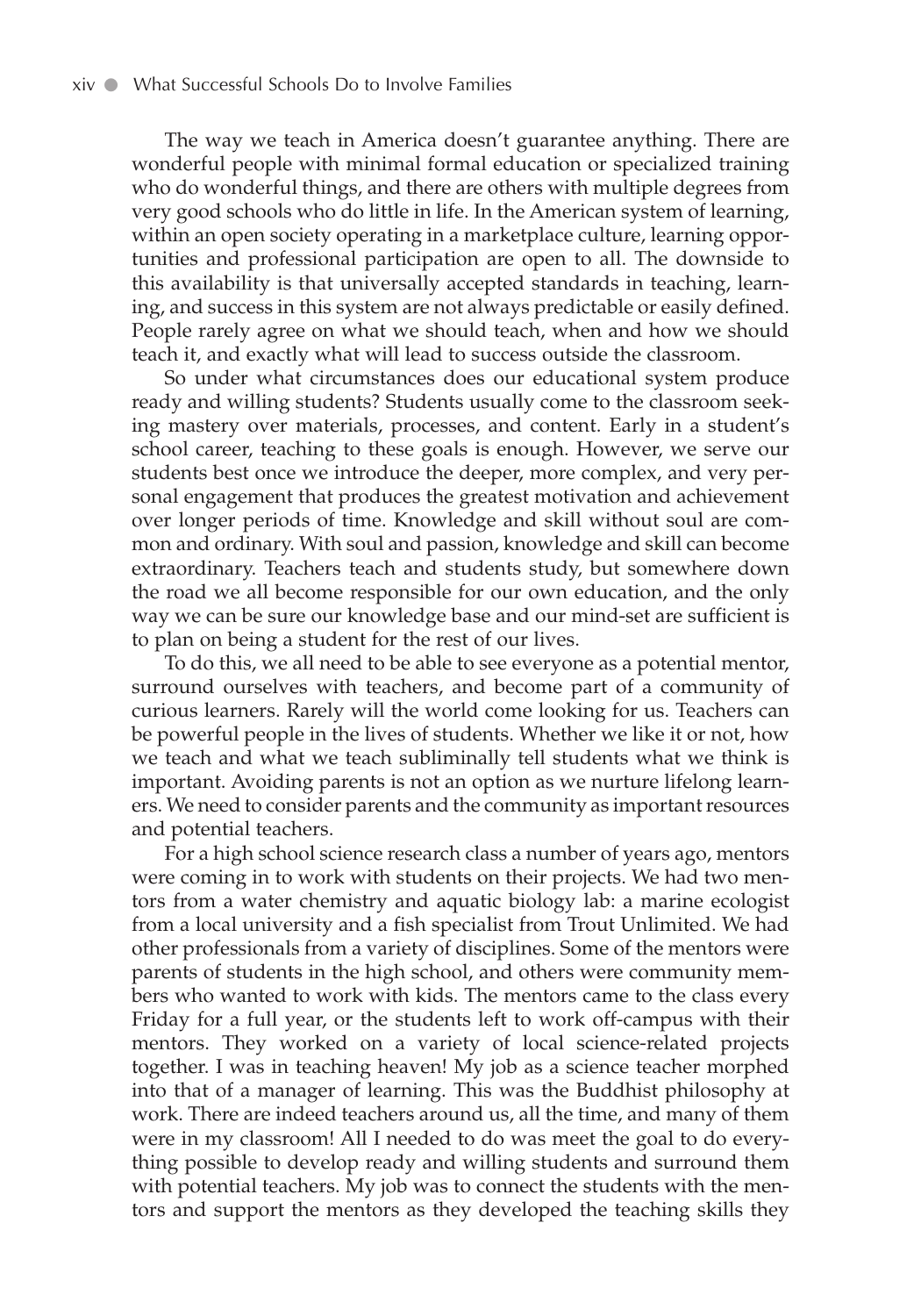needed to seal their relationships with the students. They were excited and willing but needed help.

#### **What Do Parents Want?**

Let's examine what parents want. In many school districts across the United States, parents can express a preference for their child's schoolteacher. Given that all teachers have distinct strengths and weaknesses, the requests that parents make may provide insight into the things they value in education.

In their 2005 study, *What Do Parents Value in Education? An Empirical Investigation of Parents' Revealed Preferences for Teachers*, Brian Jacob and Lars Lefgren reported findings that are somewhat surprising. It seems that, on average, parents of elementary students strongly prefer teachers whom principals describe as the most popular with students—that is, those who are good at promoting student satisfaction. In contrast, parents place relatively less value on a teacher's ability to raise standardized mathematics or reading achievement scores. This suggests that "softer" teacher attributes may be quite important to parents. However, the average preference masks striking differences across family demographics.

Families with children in higher poverty and minority schools in the district strongly value student achievement. When they make requests, they are more likely to pick teachers who provide high "value" in terms of student achievement scores and teachers whom the principal rates highly in terms of factors such as organization, classroom management, and enhancing student achievement. However, these parents were essentially indifferent to the principal's report of a teacher's ability to promote student satisfaction. Interestingly, the results are exactly reversed for families in higher income schools. These parents are most likely to request teachers whom the principal describes as a good role model and/or good at promoting student satisfaction. They do not choose teachers who provide high value in terms of student achievement or who receive high scores in the organization, management, and content strength areas from their principal.

The authors (Jacob & Lefgren, 2005) suggested several potential explanations for this finding. First, they noted that education should be viewed as a consumer good as well as an investment and that it is possible that wealthier parents simply place a higher premium on the consumption value of schooling. Second, the authors noted that these findings are consistent with a declining marginal utility of achievement on the part of parents. In other words, wealthier parents may believe their children already have something of a head start in basic reading and math skills, so they value a strictly achievement-oriented teacher less highly than do more disadvantaged parents whose children may not have these basic skills. More generally, these results suggested that what parents want from